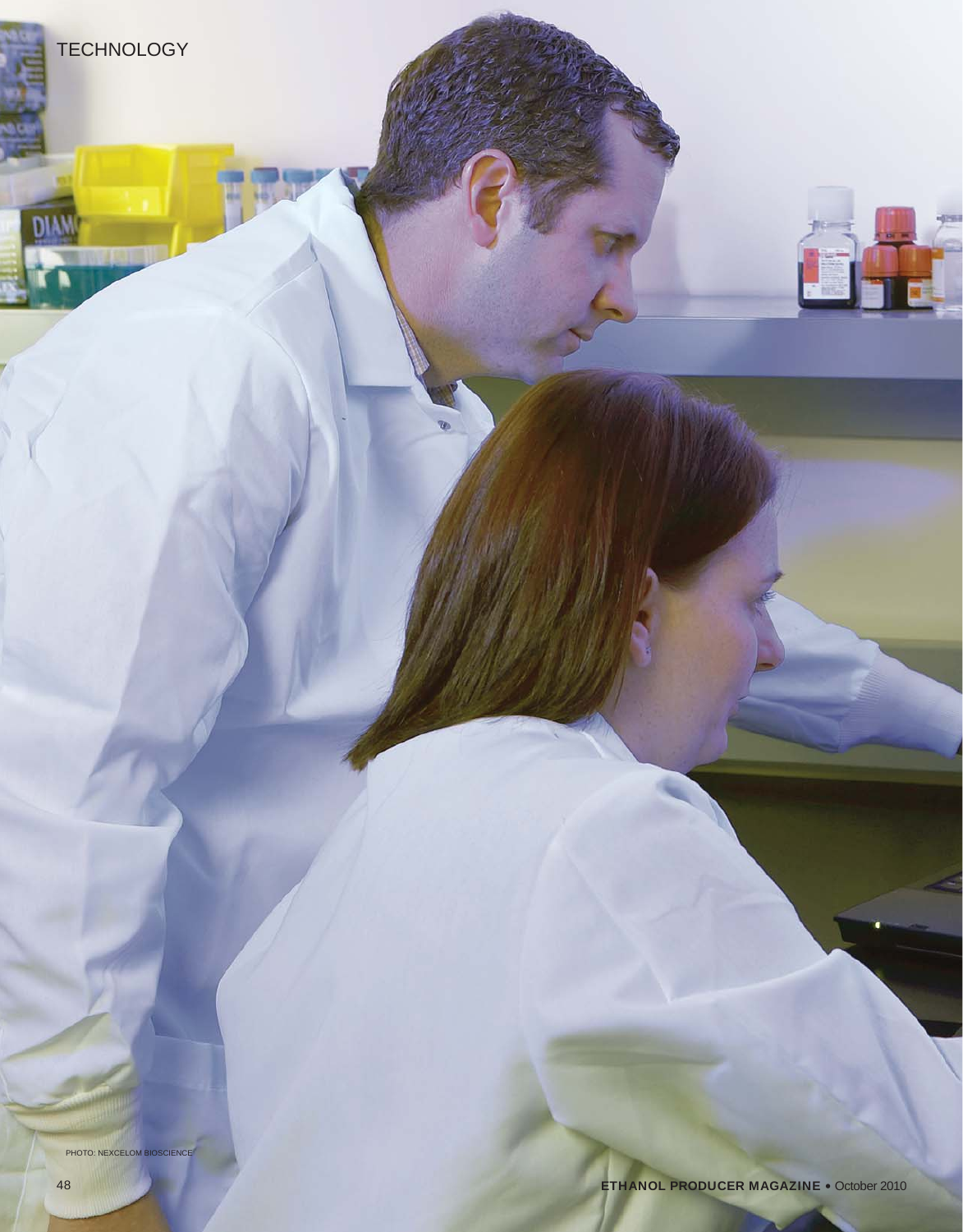**TECHNOLOGY** KEEPING AN EYE ON Microscopes have long been the tool for counting yeast cells in fermentation **KIMTECH** 

tank samples. Automated yeast monitoring may soon change that.

By Kris Bevill

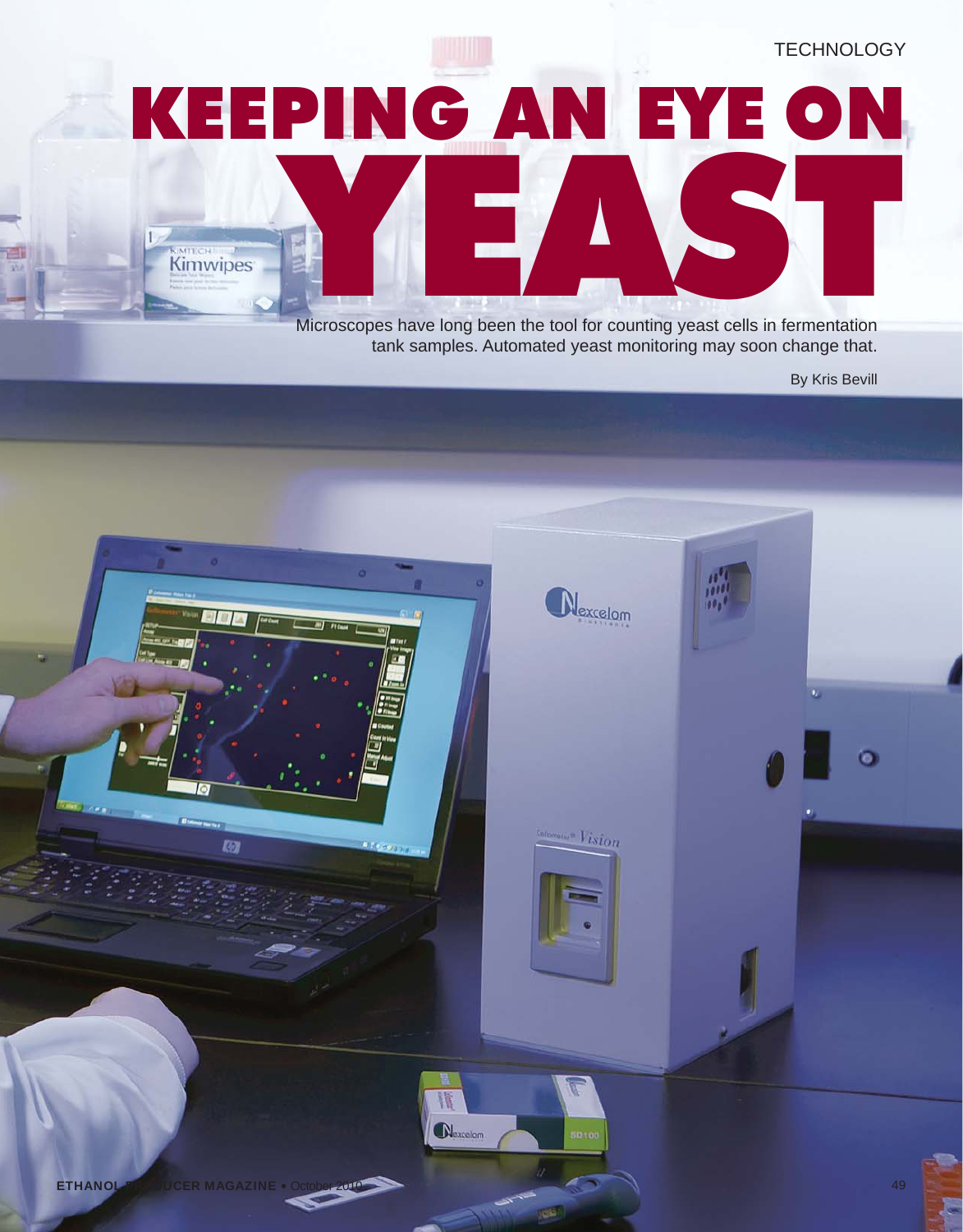## **BOILERS SELL•RENT•LEASE 24 / 7 EMERGENCY SERVICE**



• • • • • • • • • • • • • • • • • • • • • • • • • • • • • • • • • • • • • • • • • • • • • • • • • • • • • • • • • • • • • • • • • • • • • • • • • • • • • • • • • • • • • • • • • •

• • • • • • • • • • • • • • • • • • • • • • • • • • • • •

# **IMMEDIATE DELIVERY CALL:800-704-2002**

### **10HP TO 250,000#/hr**

| 250,000#/hr | Nebraska         | 750 psig    | 750°TTF |
|-------------|------------------|-------------|---------|
| 150,000#/hr | Nebraska         | $1025$ psig | 900°TTF |
| 150,000#/hr | Nebraska         | 750 psig    | 750°TTF |
| 150,000#/hr | Nebraska         | 350 psig    |         |
| 115,000#/hr | Nebraska         | 350 psig    |         |
| 80,000#/hr  | Nebraska         | 750 psig    |         |
| 80,000#/hr  | <b>Erie City</b> | 2000 psig   | 800°TTF |
| 75.000#/hr  | Nebraska         | 350 psig    |         |
| 70,000#/hr  | Nebraska         | 750 psig    | 750°TTF |
| 60.000#/hr  | Nebraska         | 350 psig    |         |
| 40,000#/hr  | Nebraska         | 350 psig    |         |
| 20,000#/hr  | <b>Erie City</b> | 200 psig    |         |
| 10-1000HP   | Firetube         | 15-600 psig |         |
|             |                  |             |         |

#### ALL PRESSURE AND TEMPERATURE COMBINATIONS SUPERHEATED AND SATURATED

### **RENTAL FLEET OF MOBILE TRAILER-MOUNTED BOILERS**

| 75,000#/hr. | <b>Nebraska</b> | 350 psig    |         |
|-------------|-----------------|-------------|---------|
| 75,000#/hr. | <b>Optimus</b>  | 750 psig    | 750°TTF |
| 60,000#/hr. | <b>Nebraska</b> | 350 psig    |         |
| 50,000#/hr. | <b>Nebraska</b> | 500 psig    |         |
| 40,000#/hr. | <b>Nebraska</b> | 350 psig    |         |
| 30,000#/hr. | <b>Nebraska</b> | 350 psig    |         |
| 75-300HP    | Firetube        | 15-600 psig |         |

### **ALL BOILERS ARE COMBINATION GAS/OIL**

#### ENGINEERING • START-UP

FULL LINE OF BOILER AUXILIARY SUPPORT EQUIPMENT. Electric Generators:• 50KW-30,000KW

**WEB SITE: www.wabashpower.com 847-541-5600 • FAX: 847-541-1279 E-mail: info@wabashpower.com**

*wabash* **444 Carpenter Avenue, Wheeling, IL 60090** *POWER EQUIPMENT CO.*

## **TECHNOLOGY**

In the current era of rapid technological advancements, it's hard to believe that the majority of ethanol plants still rely on a basic microscope to evaluate yeast cells. And n the current era of rapid technological advancements, it's hard to believe that the majority of ethanol plants still rely on a basic yet, there they sit in almost every ethanol plant—remnants of a time before computers, when a skilled eye was the only method of determining how yeasts were holding up throughout fermentation. While microscopes are an effective instrument to count and evaluate yeast cells, are they still the best option for monitoring what can arguably be one of the most important components of ethanol production? Perhaps not for long. A handful of companies believe yeast monitoring methods are due for improvement and have developed products that could give ethanol producers a boost in keeping an eye on the fungi.

### Yeast Activity Monitor

Naperville, Ill.-based Nalco Co. began developing its Yeast Activity Moni-

tor a few years ago, according to YAM researcher and developer Michael Bradley. Nalco researchers sent prototypes to ethanol producers and brewers, most of whom were using microscopes to evaluate yeast activity, for firsthand feedback on the device's functionality. The company released the final product in May and has already installed the equipment at 10 to

• • • • • • • • • • • • • • • • • • • • • • • • • • • • • • • • • • • • • • • • • • • • • • • • • • • • • •

• • • • • • • • • • • • •

• • • • • • • • • • • • • • • • • • • • • • • • • • • • •

> $1111$ 期

Nalco Co.'s Yeast Activity Monitor measures the metabolic activity of yeast cells.

15 U.S. ethanol plants and several outside the U.S., according to Bradley. The greatest appeal of the product is its accuracy when compared to microscopic monitoring methods. "It's not a subjective measurement," he says. "To put it simply, if you did the measurement or if I did it, we're going to get the same answer befor that when it's calculating the result."

PHOTO: NALCO CO

cause there's nothing about your personal bias that's going to come into play, unlike a cell count. That's definitely a nice char-

Each YAM system includes a touch screen computer that is connected to a digital balance and up to four probes. To use the equipment, a lab technician first weighs a sample from the plant's fermentation tank on the balance. The computer determines the amount of reagent required for the test and prompts the user to add the correct amount. Next, the technician inserts a probe into the sample and views the results on the touch screen monitor. Bradley says the entire measurement process takes approximately three minutes and is very user friendly. "One of the key things is that because you're doing it on a balance, it's very flexible," he says. "You can actually overshoot or undershoot the target [of reagent] that the computer gives you and it's perfectly fine because the computer will know how much you put in and will accommodate

acteristic."

Bradley says YAM is unique because it doesn't count yeast cells at all. Instead, it measures the metabolic activity of the yeast cells in the sample. "There's a reason for that," he explains. "We think that this idea of counting cells and using a viability stain to classify the cells that you count as

• • • •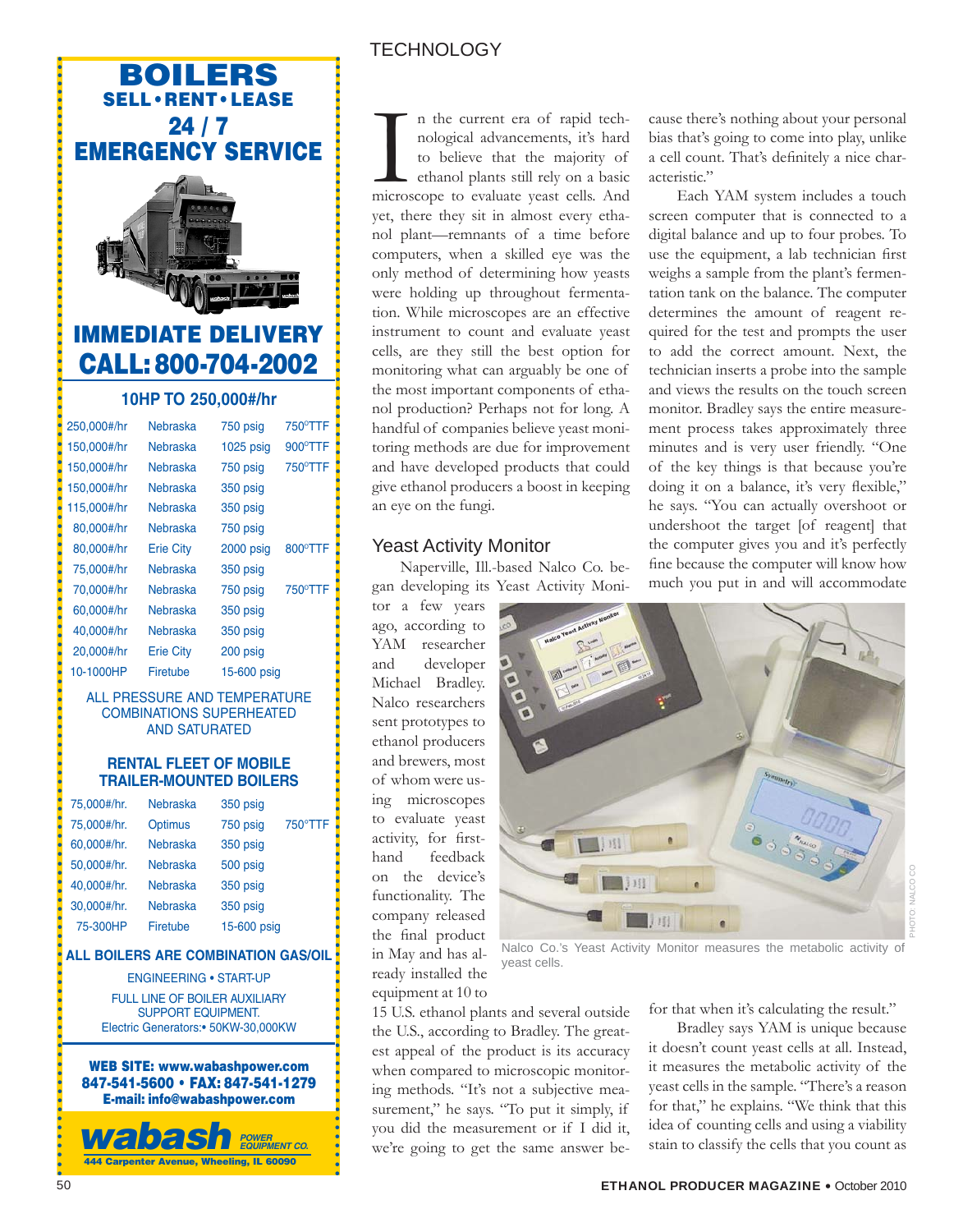### **TECHNOLOGY**

www.eisempo.com/wastermand 0014,254,218

# Environmental Systems **EISENMANN**

EISENMANN.com/wastenothing. sources of revenue, Find out how at Capture waste energy for new

# **9NIHLON**



# **WASTE**

What your plant throws away could cost you thousands in lost revenue.



Nexcelom Bioscience's Cellometer allows users to automatically count yeast and view images of the cell sample at the same time.

being either dead or alive is a limiting type of approach. We know from biology that cells are not just alive or dead. There's a whole scale of 'how alive are they?' And that's what you can't see with something binary like a viability stain. What we try to do is fill in that in-between space."

One of the benefits of looking through a microscope is that the user can evaluate overall health of the yeast cells, but Bradley says YAM can also detect stressed cells through a measured reduction in activity. "I would even argue that if your cells are stressed and you can't see it, and you don't know it, we would probably pick it up because we have a quantitative, non-subjective measurement that is a lot more in-depth than just 'what does the cell look like?' It really tells you what the cell is doing on the inside of the cell, where it actually does all of the work."

Cost of the YAM system varies depending on plant size, of course. Nalco estimates that a 100 MMgy plant would spend approximately \$2,000 per month for reagents. Nalco provides the equipment to the plant at no cost, provided the plant purchases at least \$1,300 of reagents per month. The equipment is a plug-andplay system, so total installation time is less than one hour and staff training can be completed in less than two hours, according to Bradley.

### **Cellometer**

Instrument developer Nexcelom Bioscience LLC gears most of its equipment toward the life sciences industry, mainly in the areas of cancer research and drug discovery. But President and CEO Peter Li says the company began receiving inquiries from people in the brewery/ winery/biofuel industries regarding cell counting and yeast viability a few years ago and decided to explore developing something useful to those industries. Developers soon discovered that everyone's yeast samples were very different, with corn mash samples being the most complex. "People asked if we could do it and, in the beginning, we couldn't," Li says. As a result of continued interest from customers and hands-on research conducted with ethanol plant and brewery samples, Nexcelom invented a special application for the Cellometer, which Li says provides reliable, consistent data from samples containing high amounts of debris, which is a typical characteristic of corn mash samples.

The Cellometer functions basically as a digitized microscope. It is an automated cell counting system that uses software to view sample images just as a person would. A technician places a fermentation sample into a disposable counting chamber and loads it into the Cellometer,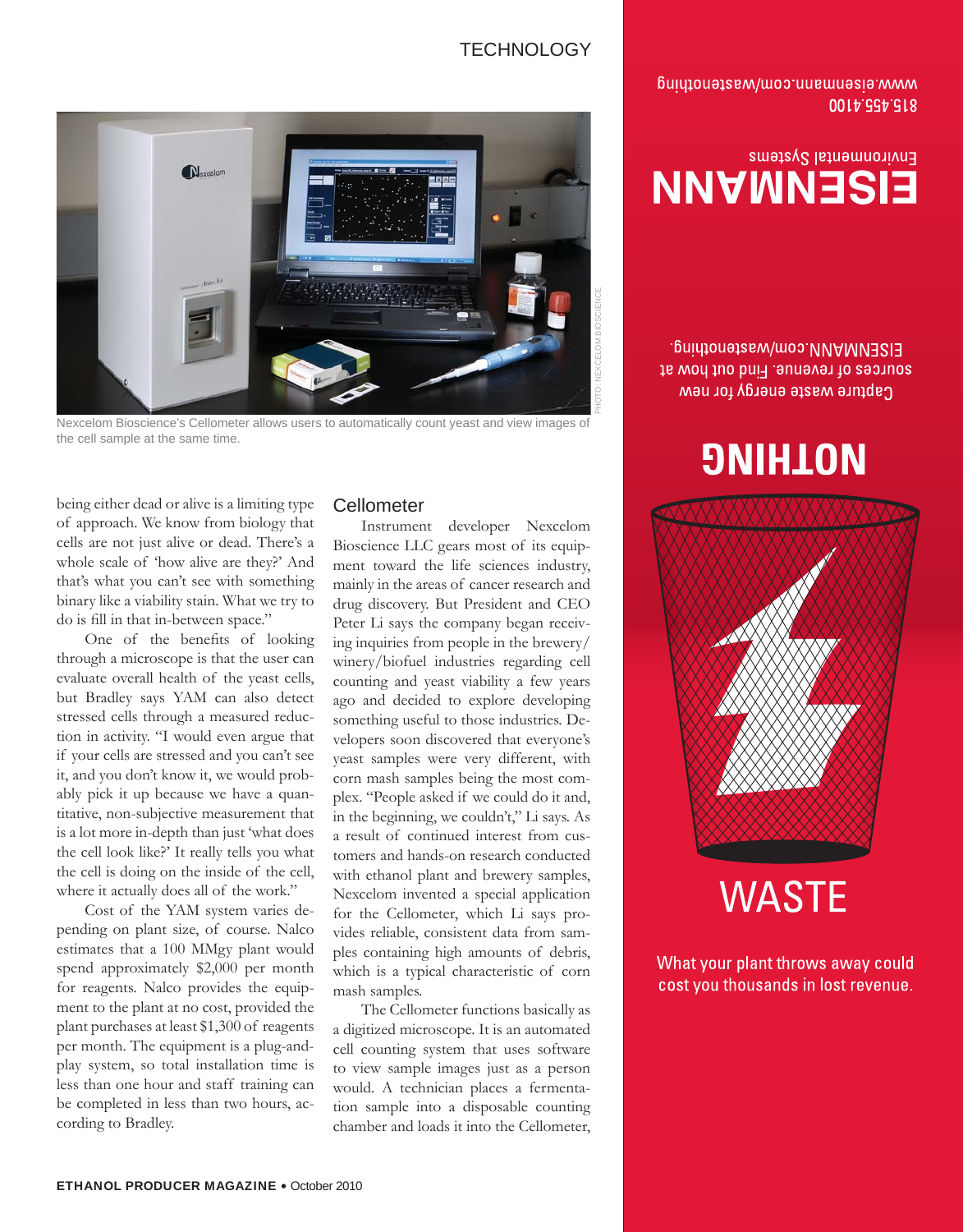### **TECHNOLOGY**

where the instrument captures an image, analyzes the data and creates concentration and viability results. Depending on the complexity of the cell sample, a reagent may need to be added to help the software identify live and dead cells. The entire process is completed in less than a minute according to Li, compared to an average time of 10 to 15 minutes for a microscopic count.

Li suggests the Cellometer would be a useful tool for producers who have microscopes but "are looking for a better solution." Because the software presents an image of the cell sample on a computer screen, the producer retains the ability to evaluate the cell sample with a trained eye, unlike other automated counters. "The user will always have the ability to interact and understand what the measurement results mean to them," he says. "It's different than if you use optical density, for instance, where you will never see the cells. In this case, you can see the cells, the uniformity of size, cells that have buds versus no buds, things like that."

Nexcelom's equipment package varies widely in price depending on the determined complexity of a customer's samples. Instrumentation costs, including software and a computer, range from \$5,000 to \$27,000 for the most complex sample analysis requirements. The reagent cost is relatively low at less than \$1 per sample.

Another benefit of automated systems, according to both Li and Bradley, is their ability to record and store data. "If you're doing a measurement, I think it's important to get consistent data and have a good quality control record, and this will certainly do that," Li says.

"We thought data management was really lacking around the current practices of yeast handling," Bradley says. "There were people keeping notes on pieces of paper and sometimes those notes were getting transferred to a spreadsheet at the end of the month, but it was highly variable and

# **Your Trusted Margin Management Partner**

With our long history spanning nearly a century in the agricultural and energy industry, Gavilon is a trusted partner when it comes to renewable fuels. We offer unparalleled scale, scope and capability in feedstock procurement, along with physical distribution and merchandising of agricultural and energy products. Backed by our financial strength, industry expertise and robust economic research group, you can trust Gavilon to support your business. Let us simplify your complex risk management and logistical challenges with an integrated solution to help you maximize margins today.



**LOGISTICS MARKETING MARGIN MANAGEMENT**

you never knew what was going to happen. The biggest concern we had was that even if there was some attempt at data management, there was no attempt to actually proactively use that data during the process. We put a lot of focus on that while we were developing this product. We wanted it to be able to deliver the information real-time and to do it in a standard way."

### The Best of Both Worlds

Chris Richards, global sales manager for Lallemand Ethanol Technology, says nine out of 10 plants his company works with still use a microscope to evaluate yeast activity. He sees advantages and disadvantages to both manual and automated methods and says the decision to use one method over another really depends on each particular plant's needs and staff. Microscopes are at a disadvantage in that it takes more time to complete a count and the accuracy of the count relies on the skill of the person looking through the scope. A skilled, experienced lab worker, however, may be able to detect certain anomalies when viewing cell samples that a machine could miss. And microscopes are very cheap. "The manual count is a bit of time and maybe 10 cents for the stain," he says. "If somebody has a well-trained team and they've got the time to do this, the manual cell counts are the most cost effective."

Machines, on the other hand, offer reliable, consistent measurements and produce results faster than a microscope method. Any automatic device is more costly to acquire than a microscope, but with some creative thought, plant managers can further utilize the equipment when making process control decisions or trouble shooting when optimizing fermentation.

"To be honest, the best solution is a blend of both worlds," Richards says. "As a plant manager, I would never want to lose that human interaction because it's always good to have someone looking at the yeast. If you don't look at yeast on a routine basis, when you do have a problem and you start looking at the

www.**Gavilon**.com **402.889.4300**